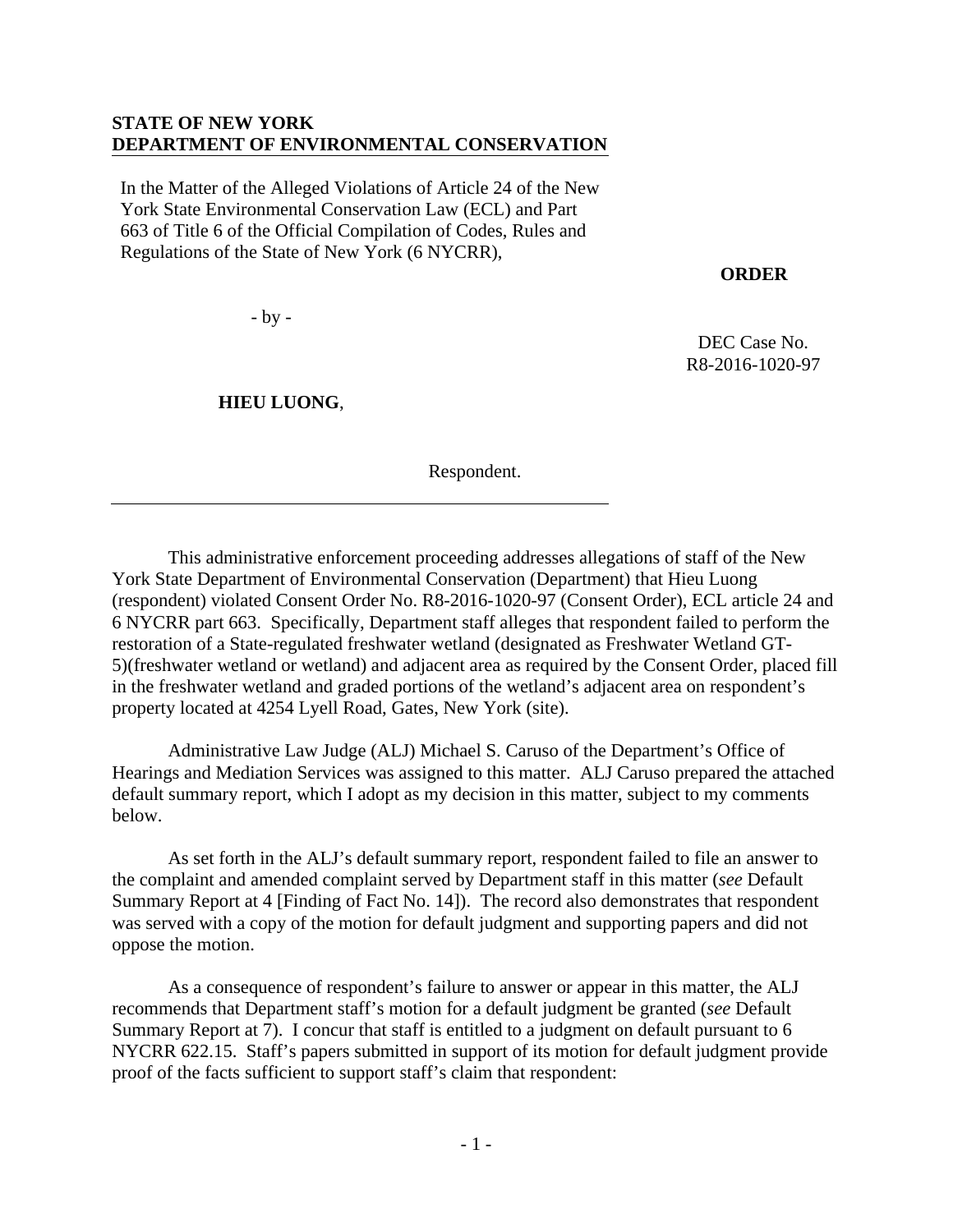- $\blacksquare$  failed to remove soils from the freshwater wetland and adjacent area, plant trees and shrubs in the freshwater wetland and adjacent area, seed and mulch the freshwater wetland and adjacent area and submit documentation to the Department demonstrating that the scheduled compliance activities had been completed, in violation of the Consent Order;
- placed fill in the freshwater wetland without a permit or letter of permission, in violation of ECL 24-0701(1) and 6 NYCRR 663.3(e) and 663.4(d)(20); and
- graded portions of the freshwater wetland adjacent area, in violation of ECL 24-0701(1) and 6 NYCRR 663.3(e) and 663.4(d)(25).

Department staff delineated the wetland on May 2, 2013 at the request of respondent,<sup>1</sup> and provided respondent with information advising that regulated activities in the wetland or within the 100-foot adjacent area are subject to permit requirements (*see* Default Summary Report at 3 [Finding of Fact 4]; Affidavit of Steven Miller sworn to on May 17, 2018 [Miller Affidavit] If 16 & Exhibit 4). During inspections that Department staff conducted in June and July 2016, Department staff found that respondent had drained, graded and cleared a portion of the regulated freshwater wetland (*see* Default Summary Report at 3 [Finding of Fact 5]). Department staff and respondent subsequently executed the Consent Order (effective June 27, 2017), which required respondent to perform restoration work of the freshwater wetland and adjacent area and assessed a civil penalty on respondent of ten thousand dollars (\$10,000). Respondent was required to pay one thousand five hundred dollars (\$1,500) of the penalty, and the remaining eight thousand five hundred dollars (\$8,500) was suspended so long as respondent completed a schedule of compliance to restore the freshwater wetland and adjacent area (*see* Exhibit 6 to Miller Affidavit at 2).

When Department staff inspected the site on July 28, 2017 and April 4, 2018, staff determined respondent had not performed the restoration work required by the Consent Order. Moreover, staff determined that respondent had placed additional fill in the freshwater wetland and adjacent area and graded portions of the freshwater wetland and adjacent area without a permit, after signing the Consent Order (*see* Default Summary Report at 3 [Findings of Fact Nos. 7 and 8]).

Department staff seeks payment of the eight thousand five hundred dollars (\$8,500) suspended penalty established under the Consent Order and seeks an additional civil penalty in the amount of thirty-three thousand dollars (\$33,000) (*see* Motion for Default Judgment [Wherefore Clause], and Affirmation of Dusty Renee Tinsley, Esq., dated May 17, 2018, ¶ 73 and Wherefore Clause). ECL 71-2303(1), which is applicable here, provides that "[a]ny person who violates ... any provision of [ECL] article twenty-four ... or any rule or regulation, ... or order issued pursuant thereto, shall be liable ... for a civil penalty of not to exceed eleven thousand dollars for every such violation."

<sup>1</sup> <sup>1</sup> The wetland was identified on the Monroe County Rochester West Map 7 of 21 which was promulgated on May 29, 1986 (*see* Affidavit of Steven Miller sworn to on May 17, 2018, ¶ 12). *See also* Affirmation of Dusty Renee Tinsley, Esq., dated May 17, 2018, ¶¶ 34, 39).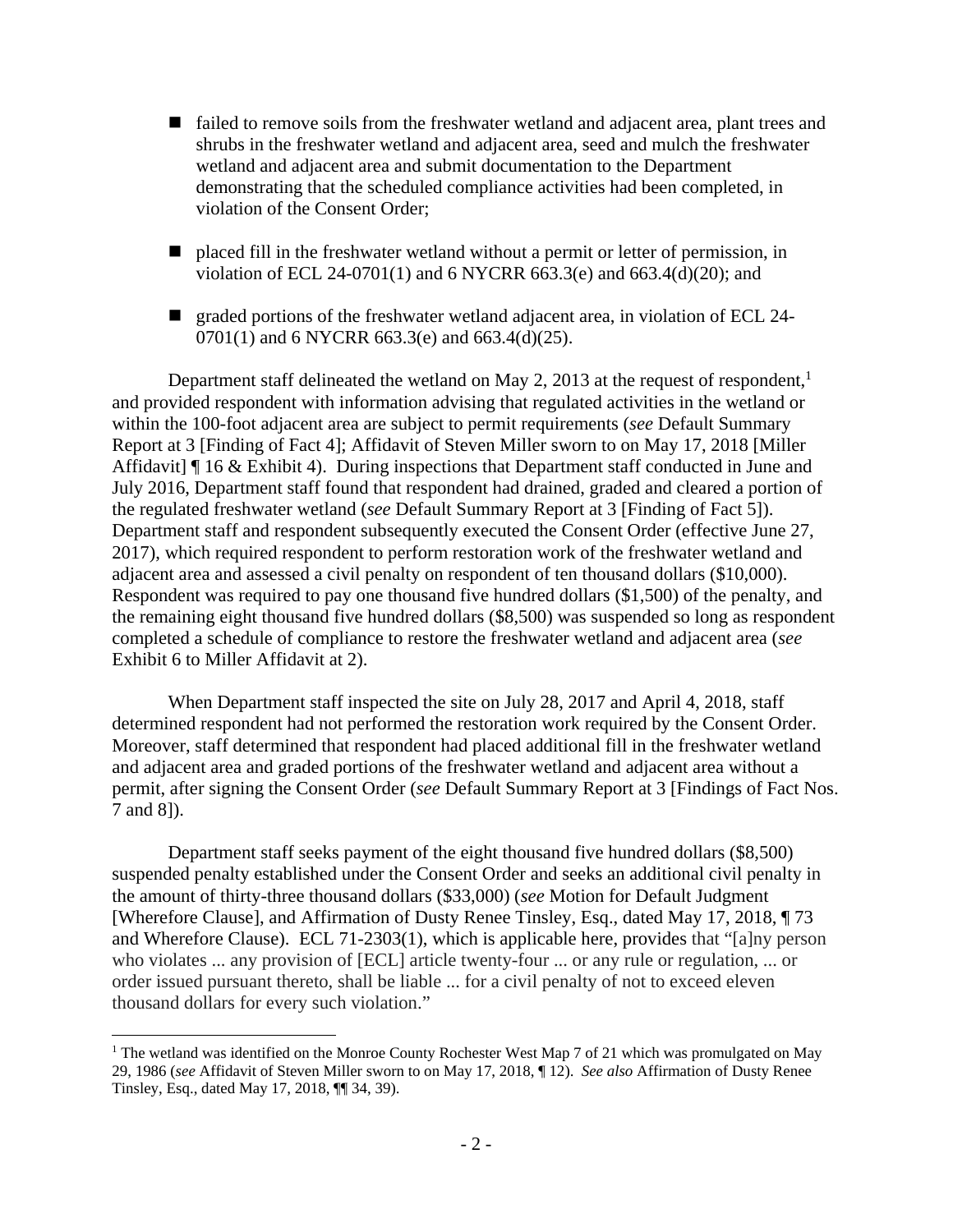The suspended penalty of eight thousand five hundred dollars (\$8,500) under the Consent Order is current and owing. Staff's request with respect to the suspended penalty is granted.

Department staff has requested an additional civil penalty of thirty-three thousand dollars (\$33,000) which is below the maximum penalty that could be imposed. Depending upon the actual number of times that respondent undertook additional filling and grading activities and committed violations of the Consent Order, the civil penalty could be substantially higher than what is calculated by Department staff in its papers and by the ALJ in the default summary report. Based on this record, however, Department staff's requested civil penalty of thirty-three thousand dollars (\$33,000) is supported and appropriate.

 Department staff also requests that I direct respondent to perform freshwater wetlands restoration work to return the freshwater wetland and its adjacent area to their original state. Staff requests that respondent be directed to conduct various restoration activities including the following:

--install and maintain erosion controls;

--return the freshwater wetland and adjacent area to its original grade, including the removal of all fill deposited in the wetland and adjacent area;

--plant trees and shrubs in the freshwater wetland and adjacent area;

--apply mulch and seed to the freshwater wetland and adjacent area;

--return the eastern end of the freshwater wetland and adjacent area to its original grade, including removal of all fill deposited in the wetland; and

--control invasive species.

Staff's request is supported and appropriate.

 I direct that respondent submit the suspended penalty of eight thousand five hundred dollars (\$8,500) and the civil penalty in the amount of thirty-three thousand dollars (\$33,000) to the Department within thirty (30) days of the service of this order upon respondent.

In addition, I direct that respondent submit proof (including but not limited to photographs and other documentation) that respondent has performed the restoration required by this order within ninety (90) days of service of this order on respondent. Department staff, at its discretion, may extend the time required for one or more of the restoration activities upon good cause shown by respondent. Any request by respondent for an extension of time must be submitted in writing with appropriate documentation in support of respondent's request.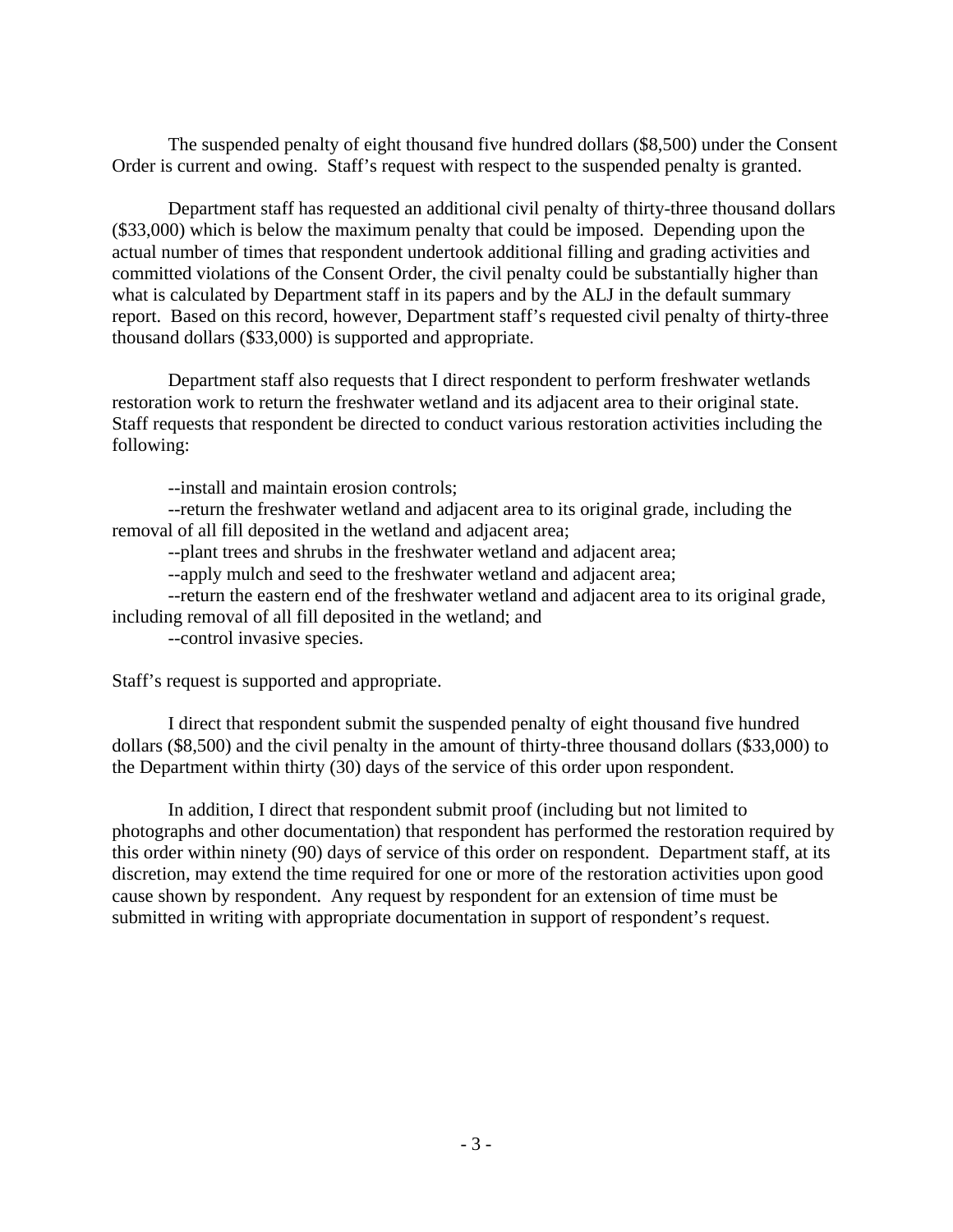**NOW, THEREFORE,** having considered this matter and being duly advised, it is **ORDERED** that:

- I. Department staff's motion for default judgment pursuant to 6 NYCRR 622.15 is granted. By failing to answer or appear in this proceeding, respondent Hieu Luong waived his right to a hearing.
- II. Moreover, based upon proof of the facts submitted, respondent Hieu Luong is adjudged to have violated the following:
	- A. Consent Order No. R8-2016-1020-97 for failing to:
		- 1. remove soils from the freshwater wetland and adjacent area;
		- 2. plant trees and shrubs in the freshwater wetland and adjacent area;
		- 3. seed and mulch (with 2 inches of straw) the freshwater wetland and adjacent area; and
		- 4. submit documentation to the Department demonstrating that the compliance activities had been completed on schedule;

B. ECL 24-0701(1) and 6 NYCRR 663.3(e) and 663.4(d)(20) by placing fill in the freshwater wetland without a permit or letter of permission; an

C. ECL 24-0701(1) and 6 NYCRR 663.3(e) and 663.4(d)(25) by grading portions of the freshwater wetland adjacent area without a permit or letter of permission.

- III. Within thirty (30) days of the service of this order upon respondent Hieu Luong, respondent shall pay the suspended penalty set forth in Consent Order No. R8- 2016-1020-97 in the amount of eight thousand five hundred dollars (\$8,500) by certified check, cashier's check or money order made payable to the New York State Department of Environmental Conservation.
- IV. Within thirty (30) days of the service of this order upon respondent Hieu Luong, respondent shall pay the civil penalty in the amount of thirty-three thousand dollars (\$33,000) that is imposed by this order by certified check, cashier's check or money order made payable to the New York State Department of Environmental Conservation.
- V. Respondent Hieu Luong shall:
	- A. maintain the erosion control fabric, properly installed at all required locations in Freshwater Wetland GT-5 and its adjacent area and in good condition, until 85% vegetative cover is achieved;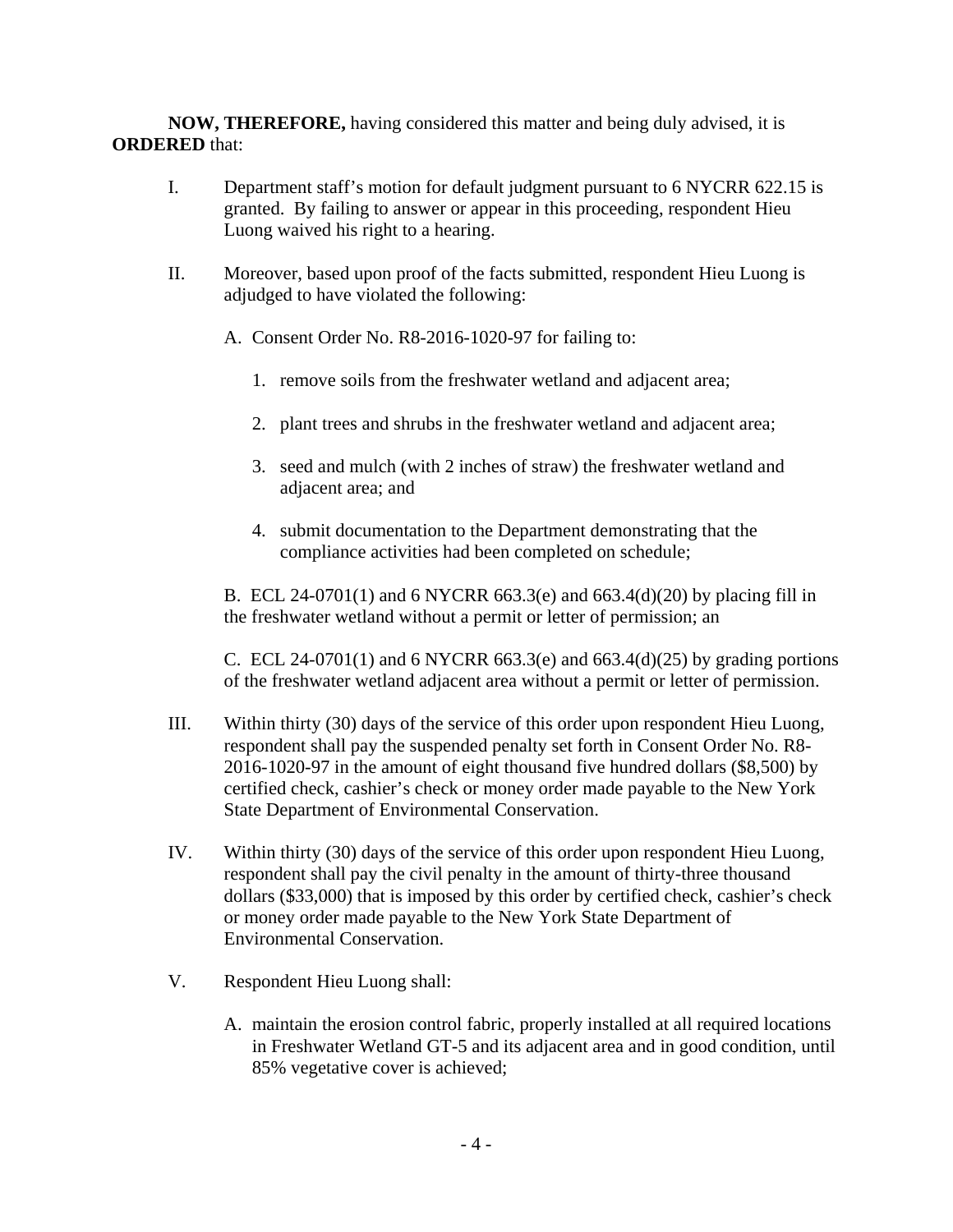- B. within 30 days of service of this order upon respondent Hieu Luong, return the freshwater wetland and adjacent area to its original state, including removal of all fill deposited in the wetland and adjacent area;
- C. within 60 days of service of this order upon respondent Hieu Luong, plant trees and shrubs consisting of red maple, silver maple, silky and red osier dogwoods, and swamp white oak in the freshwater wetland and adjacent area outside of the pond area as follows:
	- 1. on an 8 x 8 planting plan to allow for maximum growth of the species; and
	- 2. all trees and shrubs are to be protected by tree tubes to prevent browse by deer and damage by other wildlife species;
- D. within 60 days of service of this order upon respondent Hieu Luong, mulch the freshwater wetland and adjacent area remediation areas with two inches of straw and seed the freshwater wetland and adjacent area remediation areas with a commercially available seed mix as follows:
	- 1. the freshwater wetland shall be seeded with a native facultative wet (FACW) seed mix with no invasive species; and
	- 2. the freshwater wetland adjacent area shall be seeded with a native upland conservation seed mix with no invasive species;
- E. within 60 days of service of this order upon respondent Hieu Luong, return the eastern end of the freshwater wetland and adjacent area to its original grade, including removal of all fill deposited in the wetland and adjacent area;
- F. control invasive species in the freshwater wetland and adjacent area by routinely and timely removing invasive species by hand to prevent infestation of invasive species that requires removal by a method other than by hand removal. In limited circumstances where the infestation has become too large to remove by hand, respondent shall hire a licensed applicator to eliminate the invasive species using pesticides. If the use of pesticides is required, respondent shall obtain any and all necessary permits, including Department permits; and
- G. within ninety (90) days of service of the Commissioner's order on respondent, submit proof (including but not limited to photographs and other documentation) to the Department demonstrating that the remedial activities have been performed on schedule.

Department staff, at its discretion, may extend the time required for one or more restoration activities upon good cause shown by respondent. Any request by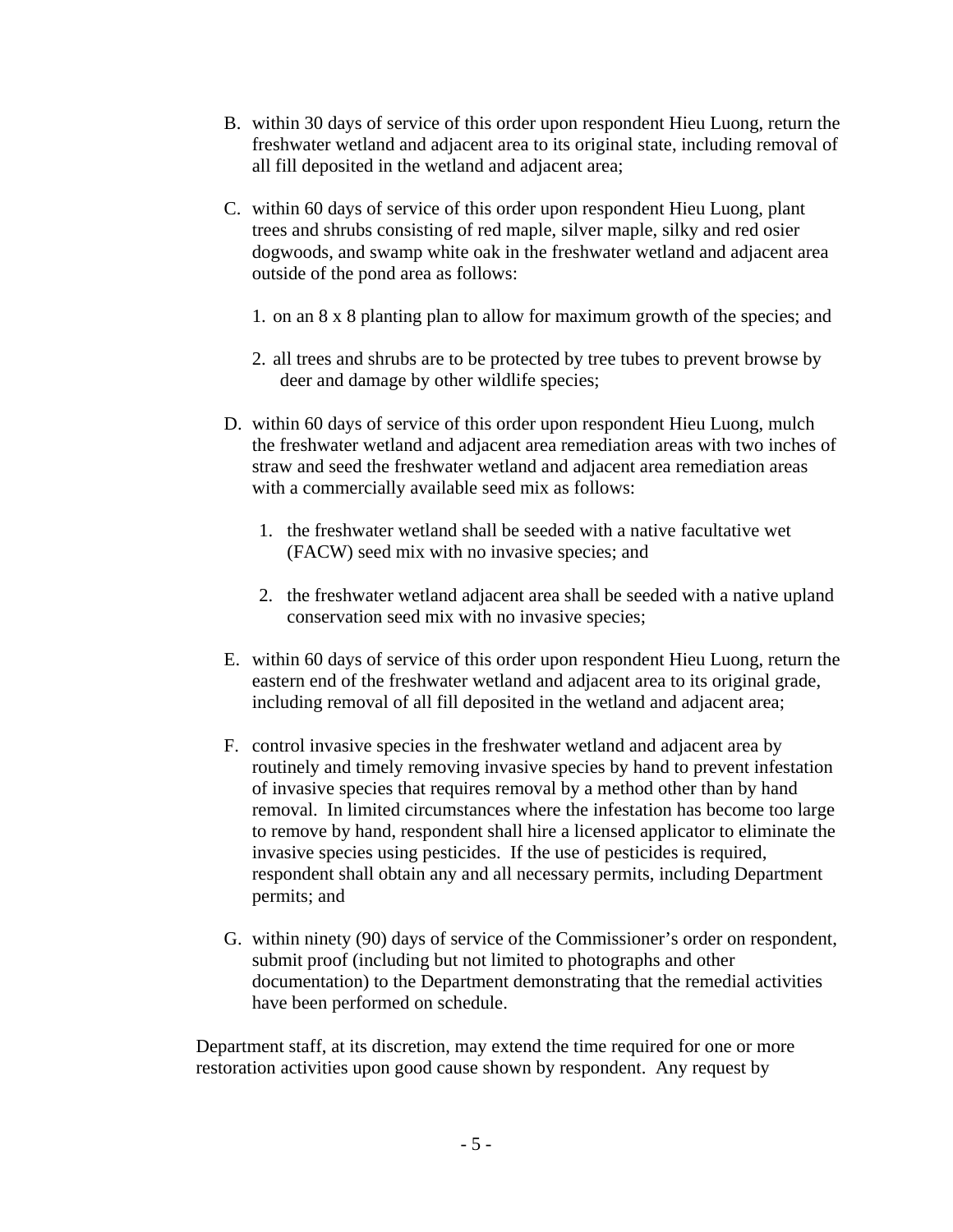respondent for an extension of time must be submitted in writing with appropriate documentation in support of respondent's request.

VI. The suspended penalty payment of eight thousand five hundred dollars (\$8,500) under Consent Order No. R8-2016-1020-97, the civil penalty payment of thirty-three thousand dollars (\$33,000) imposed by this order and all other submissions shall be sent to the following address:

> Dusty Renee Tinsley, Esq. Assistant Regional Attorney NYSDEC Region 8 6274 East Avon-Lima Road Avon, New York 14414

The suspended penalty payment and the civil penalty payment shall be submitted by separate check.

- VII. Any questions or other correspondence regarding this order shall also be addressed to Dusty Renee Tinsley, Esq. at the address referenced in paragraph VI of this order.
- VIII. The provisions, terms and conditions of this order shall bind respondent Hieu Luong, and his agents, successors and assigns, in any and all capacities.

For the New York State Department of Environmental Conservation

By: \_\_\_\_\_\_\_\_\_\_/s/\_\_\_\_\_\_\_\_\_\_\_\_

 Basil Seggos Commissioner

Dated: Albany, New York September 24, 2018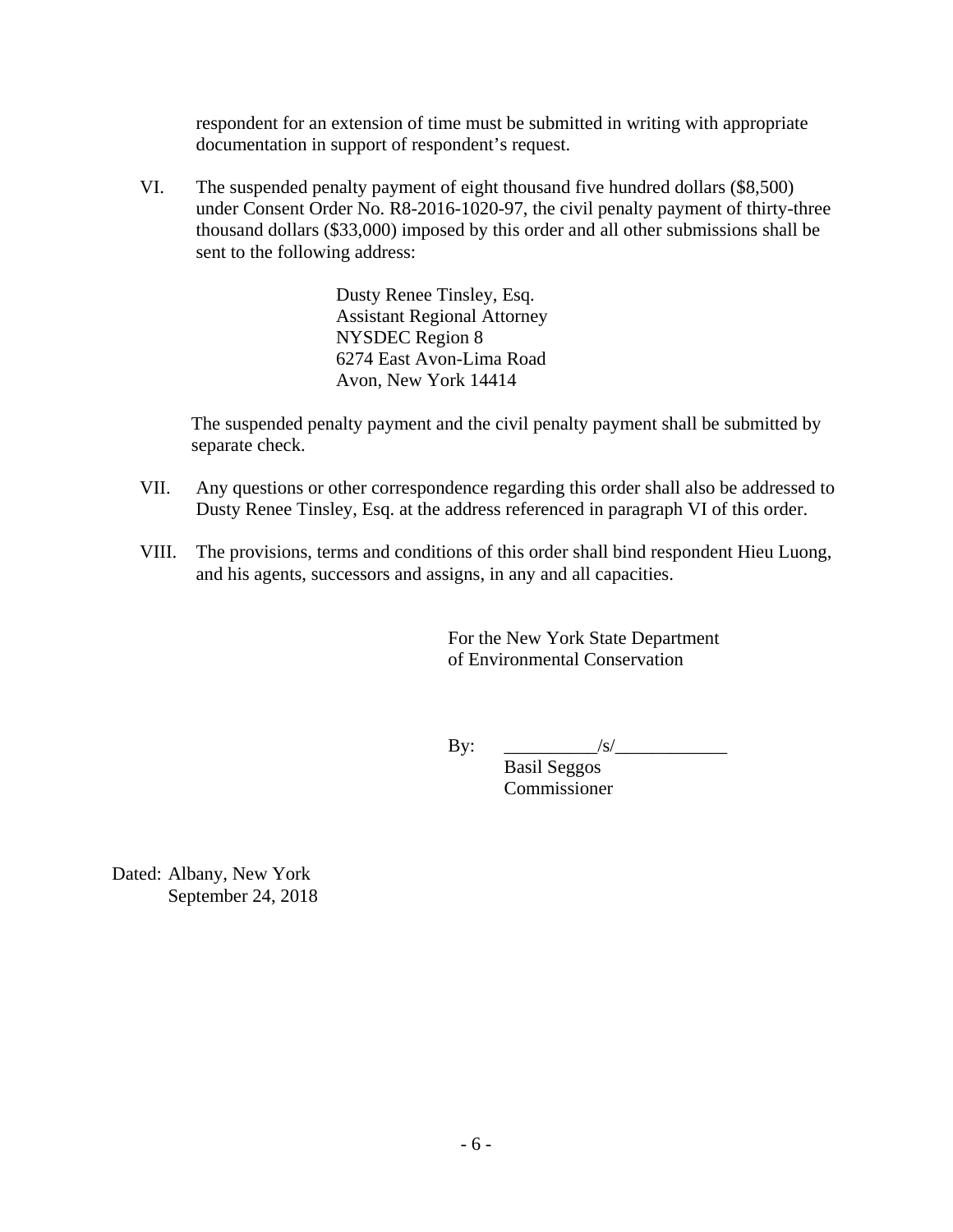### **STATE OF NEW YORK DEPARTMENT OF ENVIRONMENTAL CONSERVATION**

In the Matter of the Alleged Violations of Article 24 of the New York State Environmental Conservation Law (ECL) and Part 663 of Title 6 of the Official Compilation of Codes, Rules and Regulations of the State of New York (6 NYCRR),

- by -

**HIEU LUONG**,

Respondent.

**DEFAULT SUMMARY REPORT**  DEC Case No. R8-2016-1020-97

Appearances of Counsel:

-- Thomas Berkman, Deputy Commissioner and General Counsel (Dusty Renee Tinsley, Assistant Regional Attorney, of counsel), for staff of the Department of Environmental **Conservation** 

-- No appearance for respondent

By notice of hearing and complaint dated November 8, 2017, staff of the New York State Department of Environmental Conservation (DEC or Department) commenced this enforcement proceeding against respondent Hieu Luong (respondent) for alleged violations of Consent Order No. R8-2016-1020-97 (Order), ECL article 24 and 6 NYCRR part 663. Staff personally served the notice of hearing and complaint on respondent on November 15, 2017 (*see* Affirmation of Dusty Renee Tinsley, Esq. [Tinsley Affirmation], dated May 17, 2018, Exhibit 2). Respondent failed to file an answer to the complaint (*see* Tinsley Affirmation ¶ 5).

 On April 4, 2018, Department staff sought permission to amend its complaint (*see* Tinsley Affirmation ¶ 7; Exhibit 4). By letter dated April 16, 2018, I granted staff's motion (*see id.*; Exhibit 5). Department staff's request and the ruling were made on notice to respondent (*see id.*). Staff served the amended notice of hearing and complaint on respondent by first class mail on April 18, 2018 (*see* Tinsley Affirmation ¶ 8; Exhibits 6 and 7).

Department staff's amended complaint alleges respondent: (1) failed to complete the requirements of the Order's schedule of compliance; (2) deposited fill in a freshwater wetland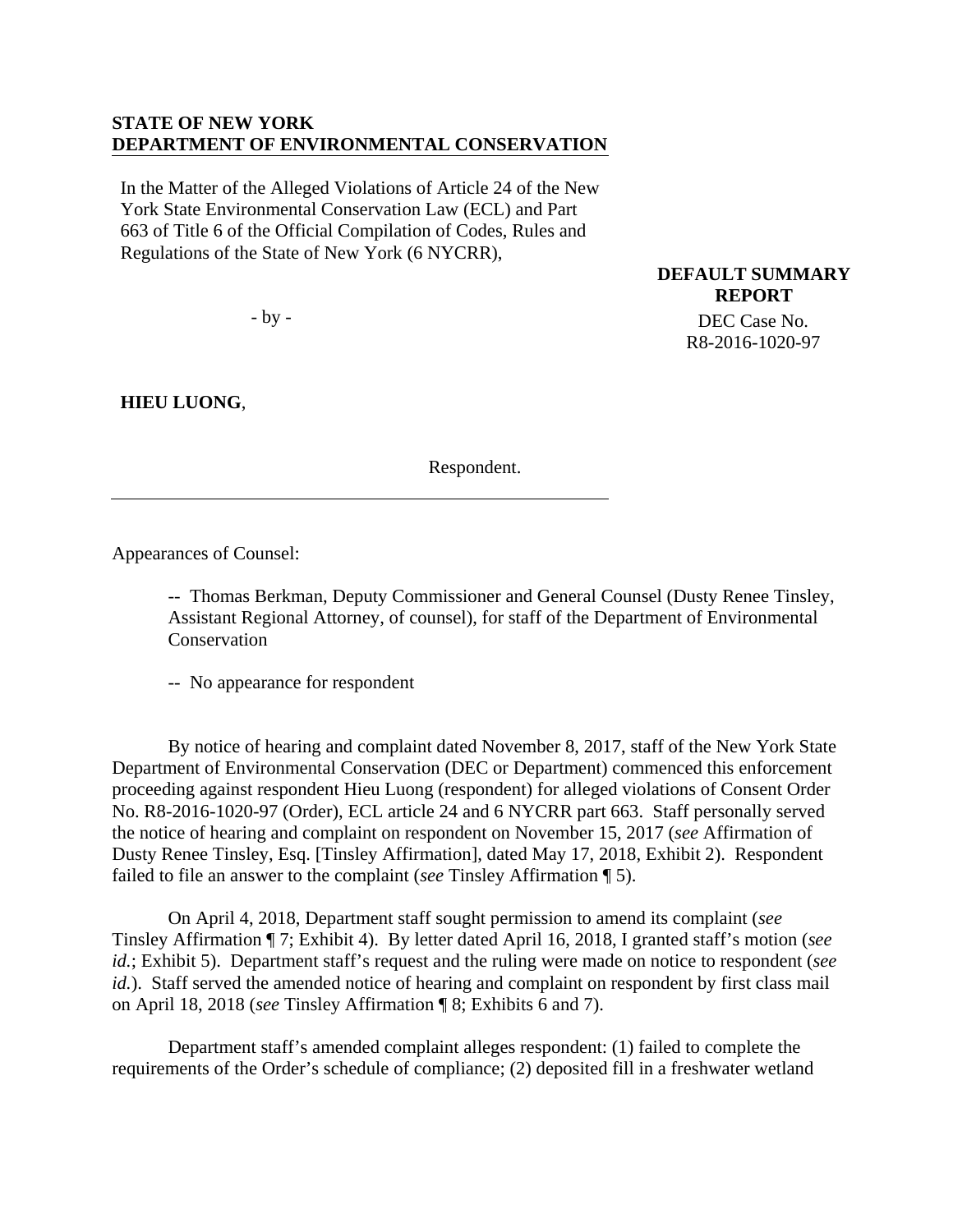without a permit in violation of ECL 24-0701(1), and 6 NYCRR 663.3(e) and 663.4(d)(20); and (3) graded the freshwater wetland adjacent area in violation of ECL 24-0701(1), and 6 NYCRR 663.3(e) and 663.4(d)(25). The alleged violations occurred on property owned by respondent located at 4254 Lyell Road, Gates, New York.

The amended complaint seeks an order of the Commissioner:

(i) finding respondent violated the Order, ECL article 24 and 6 NYCRR part 663;

(ii) directing respondent to pay the suspended penalty of \$8,500 set forth in the Order within 30 days of service of Commissioner's order on respondent;

(iii) directing respondent to pay a civil penalty in the amount of thirty-three thousand dollars (\$33,000);

(iv) directing respondent to perform various scheduled activities to restore the freshwater wetland and adjacent area to their original state (discussed in detail below); and

(v) directing all other and further relief deemed necessary and appropriate.

The amended notice of hearing instructed respondent that a written answer must be filed within twenty (20) days of respondent's receipt of the amended complaint. Respondent failed to file an answer to the amended complaint (*see* Tinsley Affirmation ¶¶ 9 and 10).

 On May 17, 2018, Department staff submitted a written motion for default judgment with supporting papers (*see* Appendix A, attached hereto [listing documents submitted on the motion]). Department staff served the motion and supporting papers on respondent by first class mail on June 5, 2018 (*see* Affidavit of Service by Mail of Tammy Schubmehl, sworn to June 18, 2018).

# Findings of Fact

The following facts are found based upon the documents submitted with and in support of staff's motion for a default judgment:

- 1. Respondent Hieu Luong owns property located at 4254 Lyell Road in the Town of Gates, Monroe County, New York (site). S*ee* Tinsley Affirmation Exhibit 1, Complaint Exhibit 1, Consent Order ¶ 3; Exhibit 8, Affidavit of Steven Miller [Miller Affidavit], sworn to May 17, 2018, ¶ 7, Exhibit 1.
- 2. The site is also known as Monroe County Tax Parcel No. 103.14-1-15 containing a residence and 15.60 acres of land. S*ee* Miller Affidavit Exhibit 1.
- 3. A portion of the site includes a regulated freshwater wetland known as Wetland GT-5 on the Monroe County Rochester West Map 7 of 21, New York State Freshwater Wetlands Map, and contains regulated freshwater wetland adjacent areas. S*ee* Miller Affidavit ¶¶ 12 - 13; Exhibits 2, 3, 4, 5 and 6.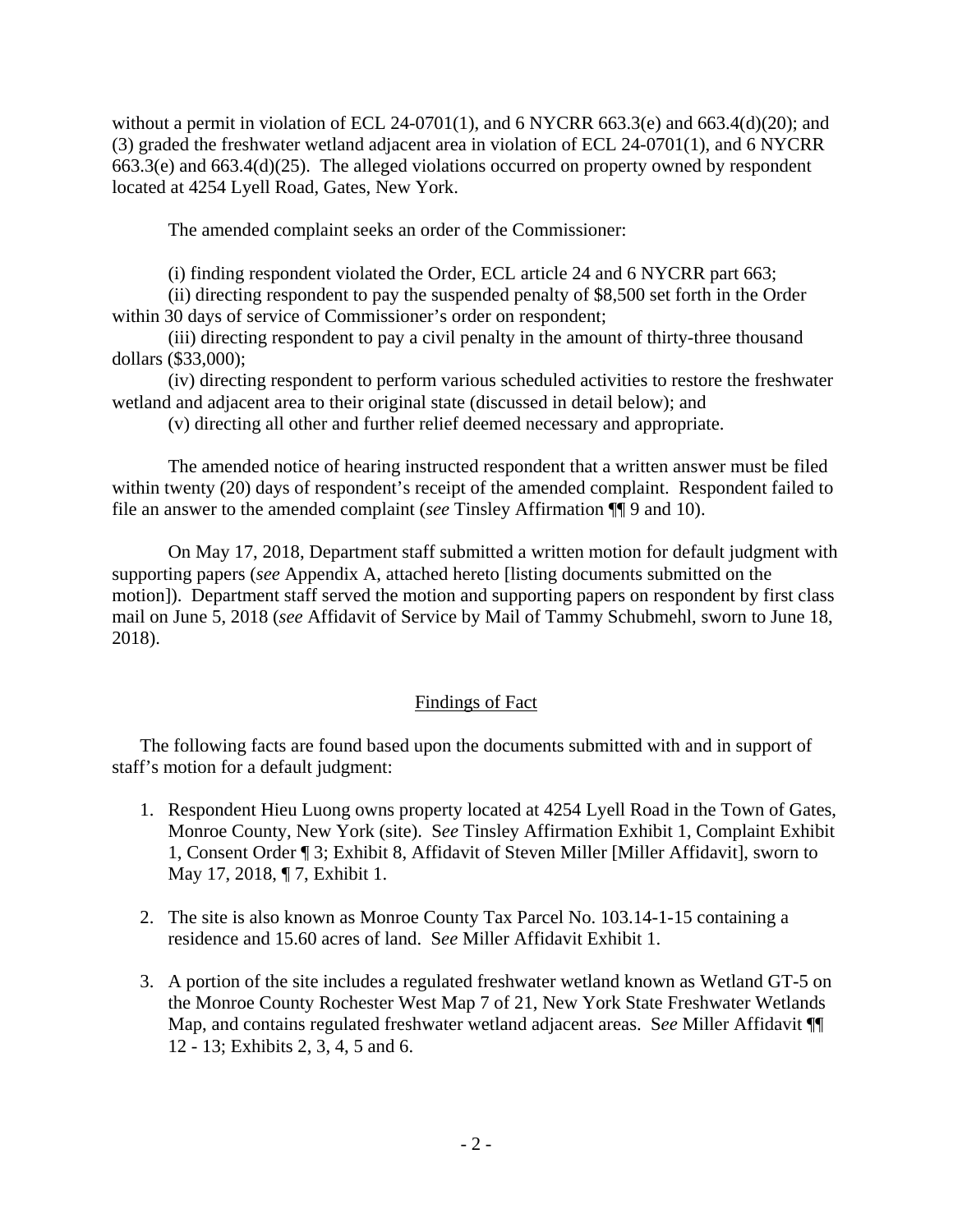- 4. The wetland was delineated by Department staff on May 2, 2013 at the request of respondent, and staff provided respondent a Freshwater Wetlands Determination advising respondent that a regulated freshwater wetland was located on or within 100 feet of the site and that regulated activities in the wetland or within the 100-foot adjacent area are subject to permit requirements. S*ee* Miller Affidavit ¶ 16; Exhibit 4.
- 5. In June and July 2016, Department staff inspected respondent's site and discovered respondent had drained, graded and cleared a portion of the freshwater wetland and had installed a culvert across the wetland without a permit. S*ee* Miller Affidavit Exhibit 6, ¶¶  $6 - 7$ .
- 6. Department staff and respondent entered into a consent order, dated June 27, 2017, wherein respondent agreed to a payable and suspended civil penalty and also to perform freshwater wetland restoration work. S*ee* Miller Affidavit ¶¶ 28 – 29; Exhibit 6 ¶¶ I and II.
- 7. Department staff inspected the site on July 28, 2017 and April 4, 2018 and determined that respondent failed to: remove all soils from the freshwater wetland and adjacent area; plant trees and shrubs; seed and mulch; and submit documentation to the Department demonstrating the restoration had been completed, as required by the Order. S*ee* Miller Affidavit ¶¶ 30 – 34; Exhibits 6, 7, 8 and 9.
- 8. Department staff also determined during the July 28, 2017 inspection that respondent had placed fill in the freshwater wetland and adjacent area and graded portions of the freshwater wetland and adjacent area without a permit or letter of permission from the Department after signing the Order. S*ee* Miller Affidavit ¶¶ 34, 35, 38 and 39; Exhibit 9.
- 9. On September 7, 2017, Department sent respondent a letter notifying respondent of the violations of the Order and demanded payment of the suspended penalty. S*ee* Miller Affidavit ¶ 43; Exhibit 10.
- 10. Respondent did not pay the suspended penalty. S*ee* Miller Affidavit ¶ 44.
- 11. Department staff served the notice of hearing and complaint on respondent on November 15, 2017. S*ee* Tinsley Affirmation Exhibit 2.
- 12. Department staff served the amended notice of hearing and amended complaint on respondent by first class mail on April 18, 2018. S*ee* Tinsley Affirmation ¶ 8; Exhibits 6 and 7.
- 13. Department staff served the motion for default judgment and supporting papers on respondent by first class mail on June 14, 2018. *See* Affidavit of Service by Mail of Tammy Schubmehl, sworn to June 18, 2018.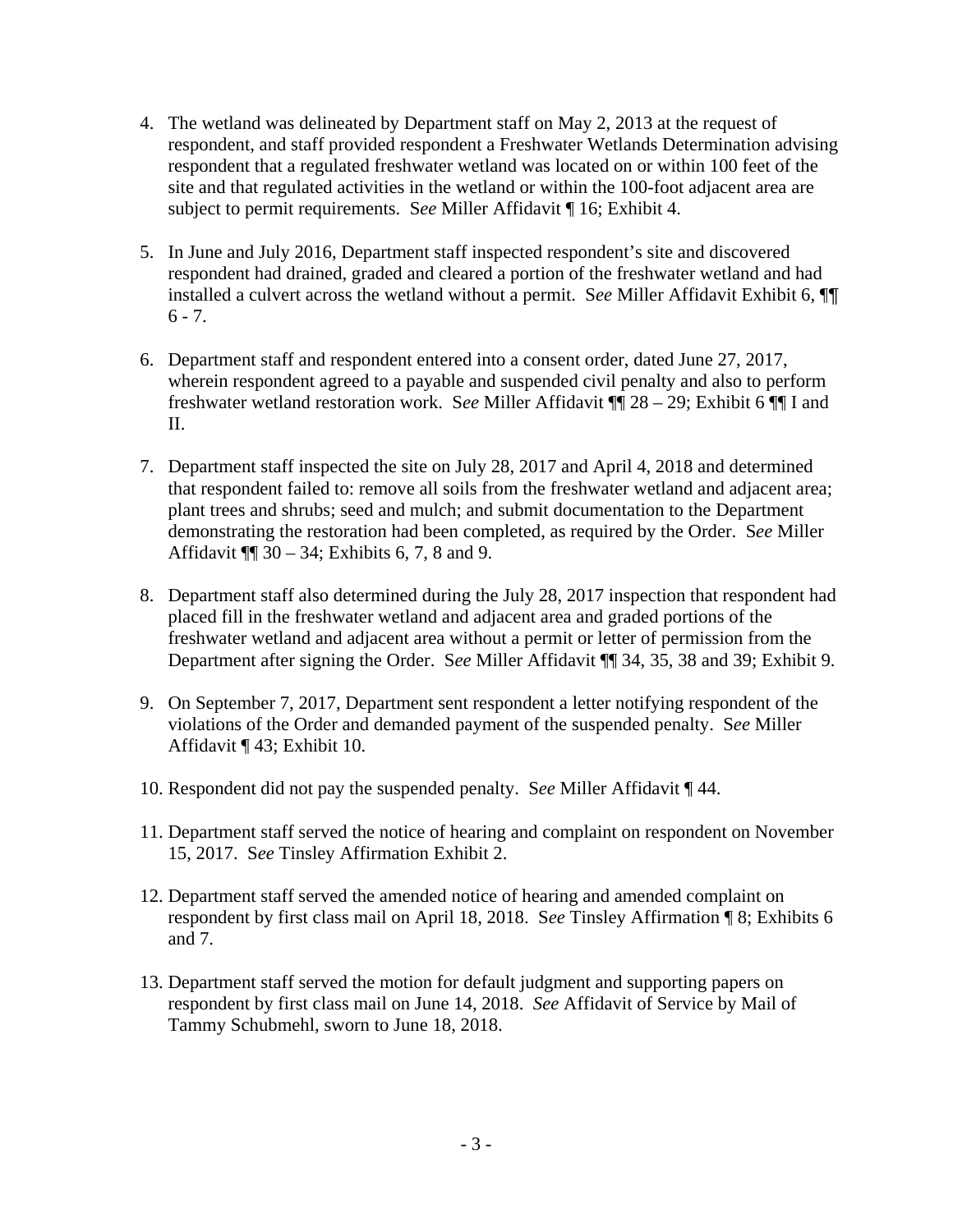14. Respondent failed to file an answer to the complaint and failed to file an answer to the amended complaint. *See* Tinsley Affirmation ¶¶ 5 and 10.

#### Discussion

A respondent upon whom a complaint has been served must serve an answer within 20 days of receiving a notice of hearing and complaint unless extended by staff or ruling of the ALJ (*see* 6 NYCRR 622.4[a]). A respondent's failure to file a timely answer "constitutes a default and a waiver of respondent's right to a hearing" (6 NYCRR 622.15[a]).

Upon a respondent's failure to answer a complaint or failure to appear for a pre-hearing conference or hearing, Department staff may make a motion to an ALJ for a default judgment. Such motion must contain: (i) proof of service upon respondent of the notice of hearing and complaint; (ii) proof of respondent's failure to appear or to file a timely answer; and (iii) a proposed order (*see* 6 NYCRR 622.15[b][1] - [3]).

The record establishes that: (i) Department staff served the notice of hearing and complaint and the amended notice of hearing and amended complaint upon respondent; (ii) respondent failed to file an answer to the complaint and amended complaint, as directed in the notice of hearing and amended notice of hearing served with the complaint and amended complaint; and (iii) Department staff has submitted a proposed order. Based upon the foregoing, the Department is entitled to a default judgment in this matter pursuant to the provisions of 6 NYCRR 622.15. Staff also served respondent with a copy of the motion for default judgment and supporting papers (*see* Affidavit of Tammy Schubmehl, sworn to June 18, 2018). Respondent did not oppose the motion.

 As the Commissioner has held, "a defaulting respondent is deemed to have admitted the factual allegations of the complaint and all reasonable inferences that flow from them" (*Matter of Alvin Hunt, d/b/a Our Cleaners*, Decision and Order of the Commissioner, July 25, 2006, at 6 [citations omitted]). In addition, in support of a motion for a default judgment, staff must "provide proof of the facts sufficient to support the claim" (*Matter of Queen City Recycle Center, Inc.*, Decision and Order of the Commissioner, December 12, 2013, at 3). Staff is required to support their motion for a default judgment with enough facts to enable the ALJ and the Commissioner to determine that staff has a viable claim (*see Matter of Samber Holding Corp.*, Order of the Commissioner, March 12, 2018, at 1 [citing *Woodson v Mendon Leasing Corp.*, 100 NY2d 62, 70-71 (2003)]; *see also State v Williams*, 44 AD3d 1149, 1151-1152 [3d Dept 2007] and CPLR 3215[f]).

In this case, Department staff's submissions in support of the motion for a default judgment provide proof of the facts sufficient to enable me to determine that staff has a viable claim that respondent: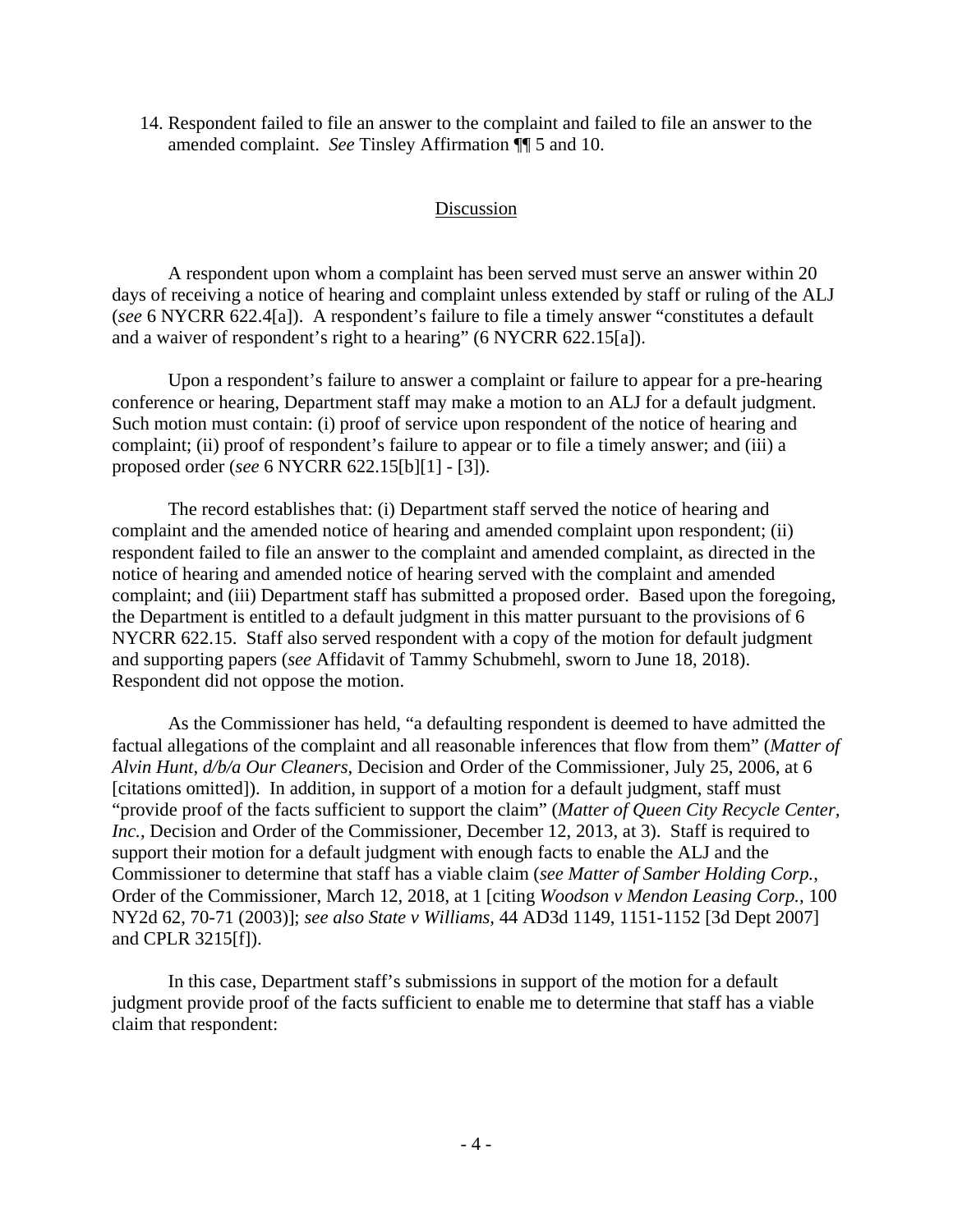- (1) failed to remove soils from the freshwater wetland and adjacent area, plant trees and shrubs in the freshwater wetlands and adjacent area, seed and mulch the freshwater wetlands and adjacent area and submit documentation to the Department documenting that the scheduled compliance activities had been completed, all violations of the Order;
- (2) placed fill in the freshwater wetland without a permit or letter of permission, a violation of ECL 24-0701(1) and 6 NYCRR 663.3(e) and 663.4(d)(20); and
- (3) graded portions of the freshwater wetland adjacent area, a violation of ECL 24- 0701(1) and 6 NYCRR 663.3(e) and 663.4(d)(25).<sup>1</sup>

Based upon the foregoing, the Department is entitled to a default judgment in this matter pursuant to the provisions of 6 NYCRR 622.15.

#### Penalty and remedial relief

 $\overline{a}$ 

Department staff requests that respondent be directed to pay the suspended penalty of eight thousand five hundred dollars (\$8,500) agreed to in the Order for respondent's failure to comply with the Order. As noted above, staff demanded payment of the suspended penalty, but has not received the payment from respondent. As concluded above, respondent violated the Order. Accordingly, the eight thousand five hundred dollar (\$8,500) suspended penalty is current and owing and supported by staff's submissions.

Department staff seeks an additional penalty in the amount of thirty-three thousand dollars (\$33,000), and staff's submissions on the motion for a default judgment support the requested penalty. Department staff states, "Pursuant to ECL § 71-2303(1), the maximum civil penalty for Respondent's violation of the Order and two additional violations (filling in the Wetland without a permit or letter of permission and grading the Adjacent Area without a permit or letter of permission) is \$33,000" (*see* Miller Affidavit ¶ 45). Staff then applied DEE-1: Civil Penalty Policy (June 20, 1990) and DEE-6, Freshwater Wetlands Enforcement Policy (February 4, 1992) in support of the requested civil penalty. Staff did not find any economic benefit and relies mainly on the gravity of the violations. Staff notes the detrimental impact that filling and grading have on the functions and benefits of a freshwater wetland, as well as respondent's history of non-compliance and lack of cooperation, in support of the penalty requested.

ECL 71-2303(1), which is applicable here, provides that "[a]ny person who violates ... any provision of [ECL] article twenty-four ... or any rule or regulation, ... or order issued pursuant thereto, shall be liable ... for a civil penalty of not to exceed eleven thousand dollars for every such violation." Contrary to staff's position, the maximum penalty in this matter is greater than \$33,000. Each violation of a consent order supports a separate penalty pursuant to ECL 71-

<sup>&</sup>lt;sup>1</sup> Staff's proof demonstrates that respondent placed fill in both the freshwater wetland and adjacent area and graded both the freshwater wetland and adjacent area, without a permit or letter of permission, after the Order was executed by the parties (*see* Miller Affidavit ¶¶ 34, 35, 38 and 39). The amended complaint, however, only alleges respondent placed fill in the freshwater wetland (second cause of action) and graded the freshwater wetland adjacent area without a permit (third cause of action).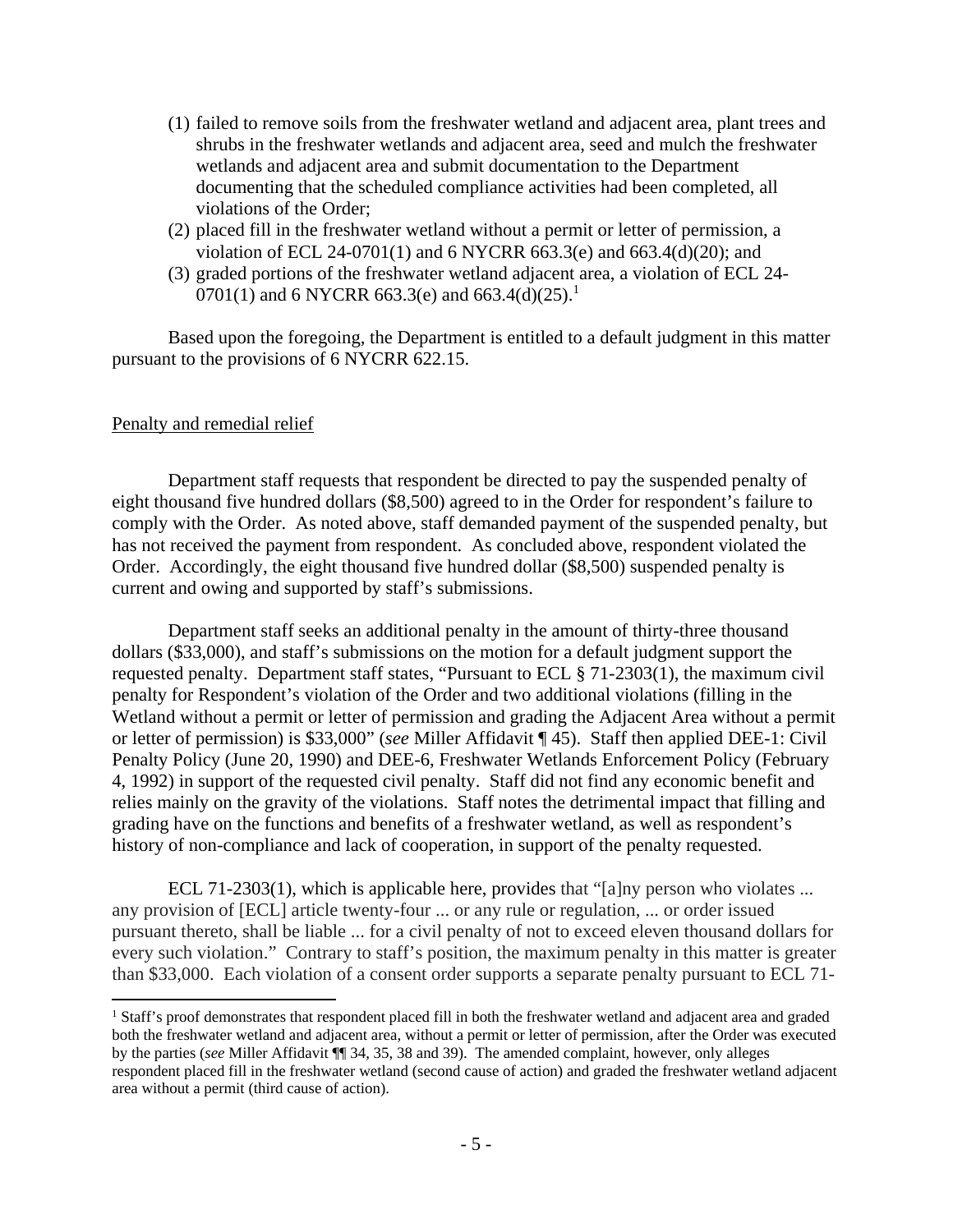2303(1). Respondent's violations of the Order and his commission of additional violations with the grading and filling of the freshwater wetland and adjacent area subject respondent to additional penalties pursuant to ECL 71-2303(1). Department staff's proof demonstrates respondent is liable for four violations of the Order. Accordingly, the maximum penalty for those four violations is \$44,000. Add \$22,000 for the violations for filling the freshwater wetland and grading the freshwater wetland adjacent area without a permit as alleged in the second and third causes of action of the complaint and the maximum penalty increases to \$66,000. As noted above, staff's request is for a total civil penalty of thirty-three thousand dollars (\$33,000) for these violations. I conclude that staff's requested penalty is supported and appropriate.

 For remedial relief, Department staff requests that the Commissioner direct respondent to:

(1) maintain the erosion control fabric, properly installed at all required locations in the wetland and adjacent area and in good condition, until 85% vegetative cover is achieved;

(2) within 30 days of service of the Commissioner's order on respondent, return the wetland and adjacent area to its original grade, including removal of the culvert and all fill deposited in the wetland and adjacent area;

(3) within 60 days of service of the Commissioner's order on respondent, plant trees and shrubs consisting of red maple, silver maple, silky and red osier dogwoods, and swamp oak in the wetland and adjacent area outside of the pond area as follows:

(a) on an 8 x 8 planting plan to allow for maximum growth of the species; and

(b) all trees and shrubs are to be protected by tree tubes to prevent browse by deer and damage by other wildlife species;

(4) within 60 days of service of the Commissioner's order on respondent, mulch the wetlands and adjacent area remediation areas with two inches of straw and seed the wetland and adjacent area remediation areas with a commercially available seed mix as follows:

(a) the wetland shall be seeded with a native facultative wet (FACW) seed mix with no invasive species; and

(b) the adjacent area shall be seeded with a native upland conservation seed mix with no invasive species;

(5) within 60 days of service of the Commissioner's order on respondent, return the eastern end of the wetland and adjacent area to its original grade, including removal of all fill deposited in the wetland;

(6) control invasive species in the wetland and adjacent area by routinely and timely removing invasive species by hand to prevent infestation of invasive species that requires removal by a method other than by hand removal. In limited circumstances where the infestation has become too large to remove by hand, respondent shall hire a licensed applicator to eliminate the invasive species using pesticides. If the use of pesticides is required, respondent shall obtain any and all necessary permits, including Department permits.

Pursuant to the Order, respondent is already required to perform most of the remedial relief requested by staff in the amended complaint. Because respondent placed fill in the freshwater wetlands and graded portions of the freshwater wetland adjacent area after entering into the Order with the Department, Department staff's additional remedial requests relating to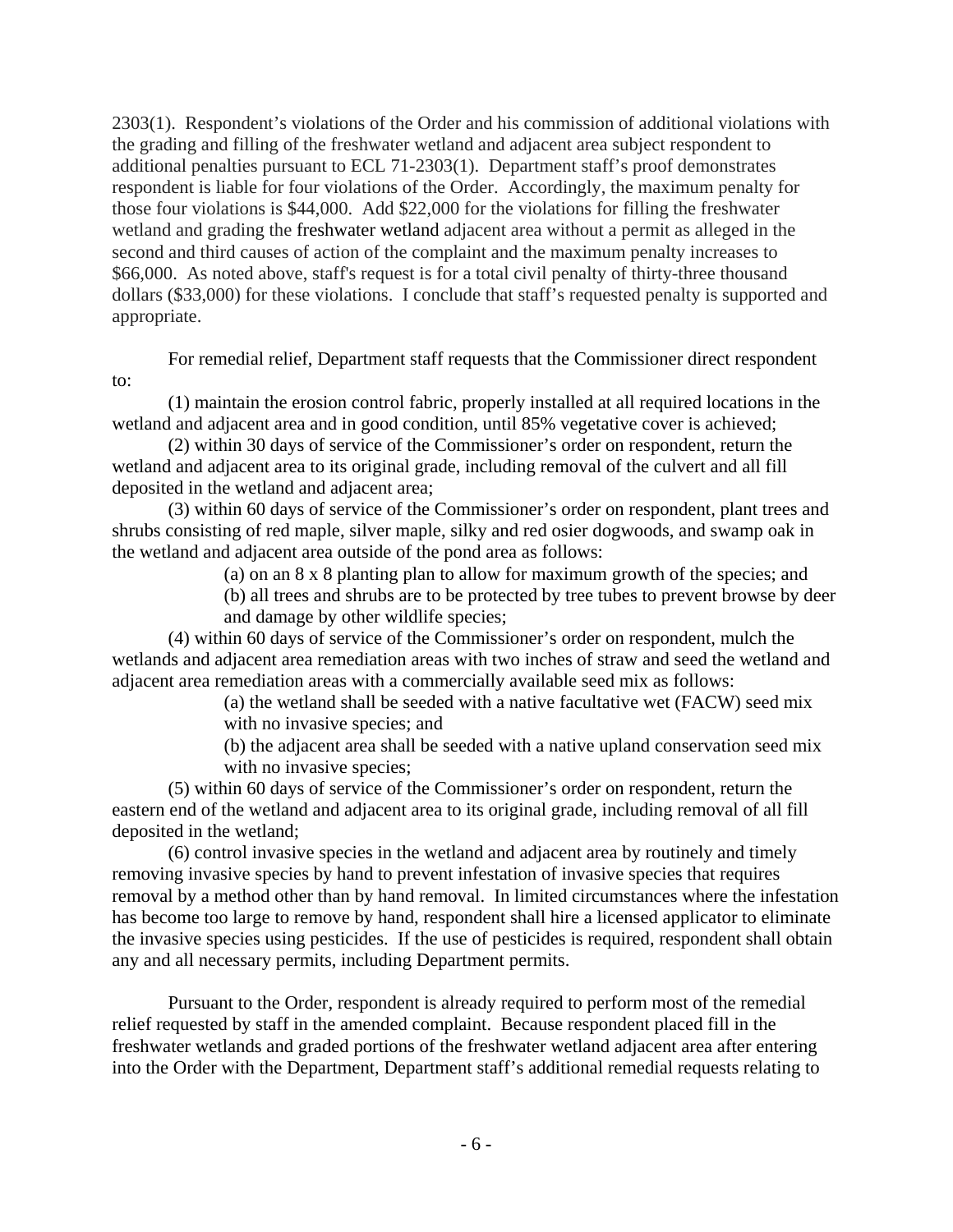removal of fill and returning the areas to their original grade are supported and appropriate. Staff advises that respondent removed the culvert (*see* Miller Affidavit ¶ 31 footnote 1). Although not requested by staff, I also recommend that the Commissioner direct respondent to submit documentation to the Department demonstrating the remedial activities have been performed on schedule.

# Conclusions of Law

- 1. By failing to remove soils from the freshwater wetland and adjacent area, failing to plant trees and shrubs in the freshwater wetland and adjacent area, failing to seed and mulch the freshwater wetland and adjacent area and failing to submit documentation to the Department documenting that the scheduled compliance activities had been completed, respondent violated the Order;
- 2. By placing fill in the freshwater wetland without a permit or letter of permission, respondent violated ECL 24-0701(1) and 6 NYCRR 663.3(e) and 663.4(d)(20); and
- 3. By grading portions of the freshwater wetland adjacent area, respondent violated ECL 24-0701(1) and 6 NYCRR 663.3(e) and 663.4(d)(25).

### Recommendations

Based upon the foregoing, I recommend the Commissioner issue an order:

- 1. Granting Department staff's May 17, 2018 motion for default judgment pursuant to 6 NYCRR 622.15.
- 2. Holding that respondent Hieu Luong violated:
	- a. The Consent Order for failing to:
		- (i) remove soils from the freshwater wetland and adjacent area;

(ii) plant trees and shrubs in the freshwater wetland and adjacent area; (iii) seed and mulch (with 2 inches of straw) the freshwater wetland and adjacent area; and

(iv) submit documentation to the Department documenting that the scheduled compliance activities had been completed;

- b. ECL 24-0701(1) and 6 NYCRR 663.3(e) and 663.4(d)(20) by placing fill in the freshwater wetland without a permit or letter of permission; and
- c. ECL 24-0701(1) and 6 NYCRR 663.3(e) and 663.4(d)(25) by grading portions of the freshwater wetland adjacent area without a permit or letter of permission.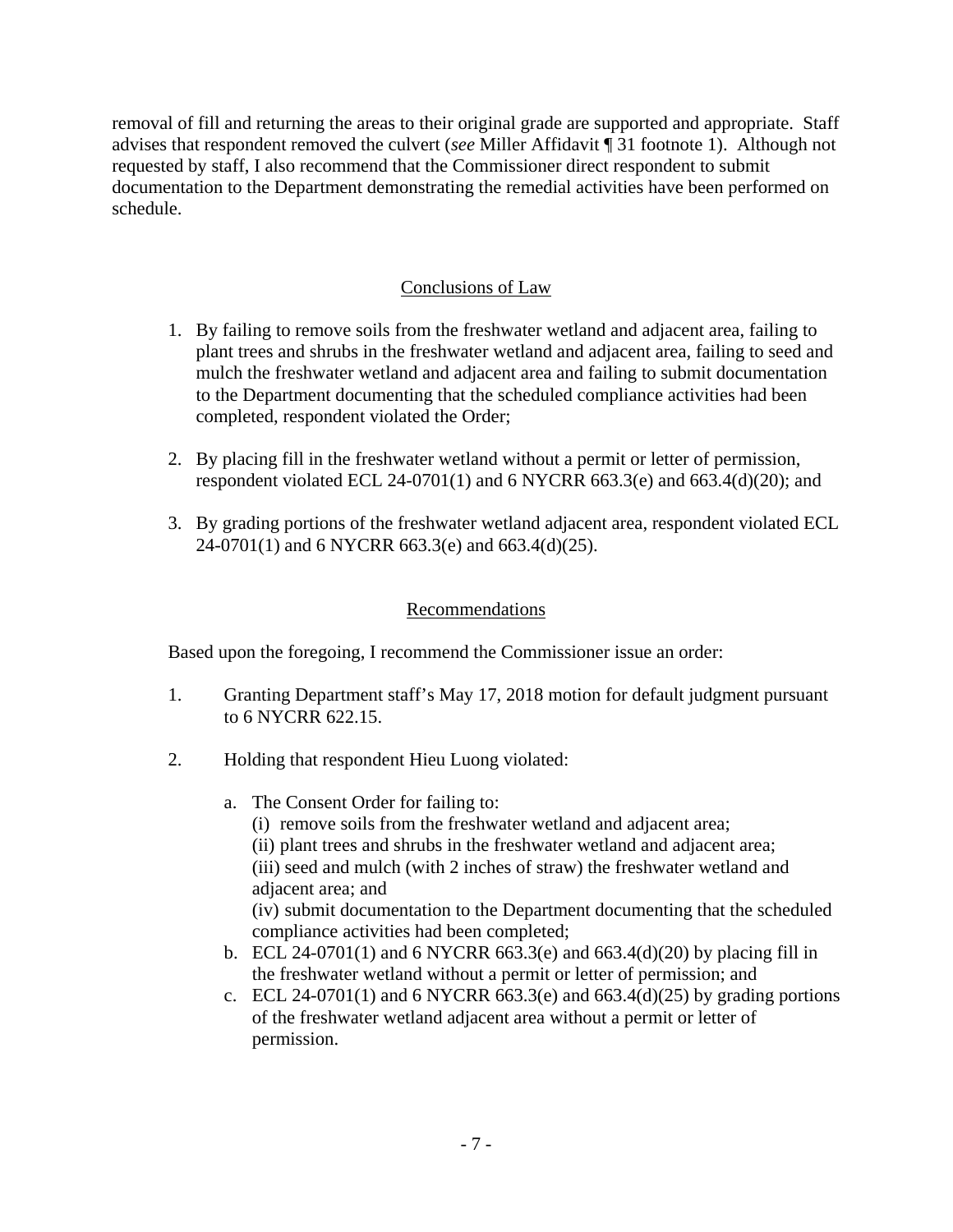- 3. Directing respondent Hieu Luong to pay the suspended civil penalty of eight thousand five hundred dollars (\$8,500) set forth in the Order by certified check payable to NYSDEC within thirty (30) days of service of the Commissioner's order on respondent.
- 4. Directing respondent Hieu Luong to pay a civil penalty in the amount of thirtythree thousand dollars (\$33,000), by certified check payable to NYSDEC, within thirty (30) days of service of the Commissioner's order on respondent.
- 5. Directing respondent to:
	- a. maintain the erosion control fabric, properly installed at all required locations in the freshwater wetland and adjacent area and in good condition, until 85% vegetative cover is achieved;
	- b. within 30 days of service of the Commissioner's order on respondent, return the freshwater wetland and adjacent area to its original state, including removal of all fill deposited in the wetland and adjacent area;
	- c. within 60 days of service of the Commissioner's order on respondent, plant trees and shrubs consisting of red maple, silver maple, silky and red osier dogwoods, and swamp oak in the freshwater wetland and adjacent area outside of the pond area as follows:
		- i. on an 8 x 8 planting plan to allow for maximum growth of the species; and
		- ii. all trees and shrubs are to be protected by tree tubes to prevent browse by deer and damage by other wildlife species;
	- d. within 60 days of service of the Commissioner's order on respondent, mulch the freshwater wetland and adjacent area remediation areas with two inches of straw and seed the freshwater wetland and adjacent area remediation areas with a commercially available seed mix as follows:
		- i. the freshwater wetland shall be seeded with a native facultative wet (FACW) seed mix with no invasive species; and
		- ii. the freshwater wetland adjacent area shall be seeded with a native upland conservation seed mix with no invasive species;
	- e. within 60 days of service of the Commissioner's order on respondent, return the eastern end of the freshwater wetland and adjacent area to its original grade, including removal of all fill deposited in the wetland;
	- f. control invasive species in the freshwater wetland and adjacent area by routinely and timely removing invasive species by hand to prevent infestation of invasive species that requires removal by a method other than by hand removal. In limited circumstances where the infestation has become too large to remove by hand, respondent shall hire a licensed applicator to eliminate the invasive species using pesticides. If the use of pesticides is required, respondent shall obtain any and all necessary permits, including Department permits; and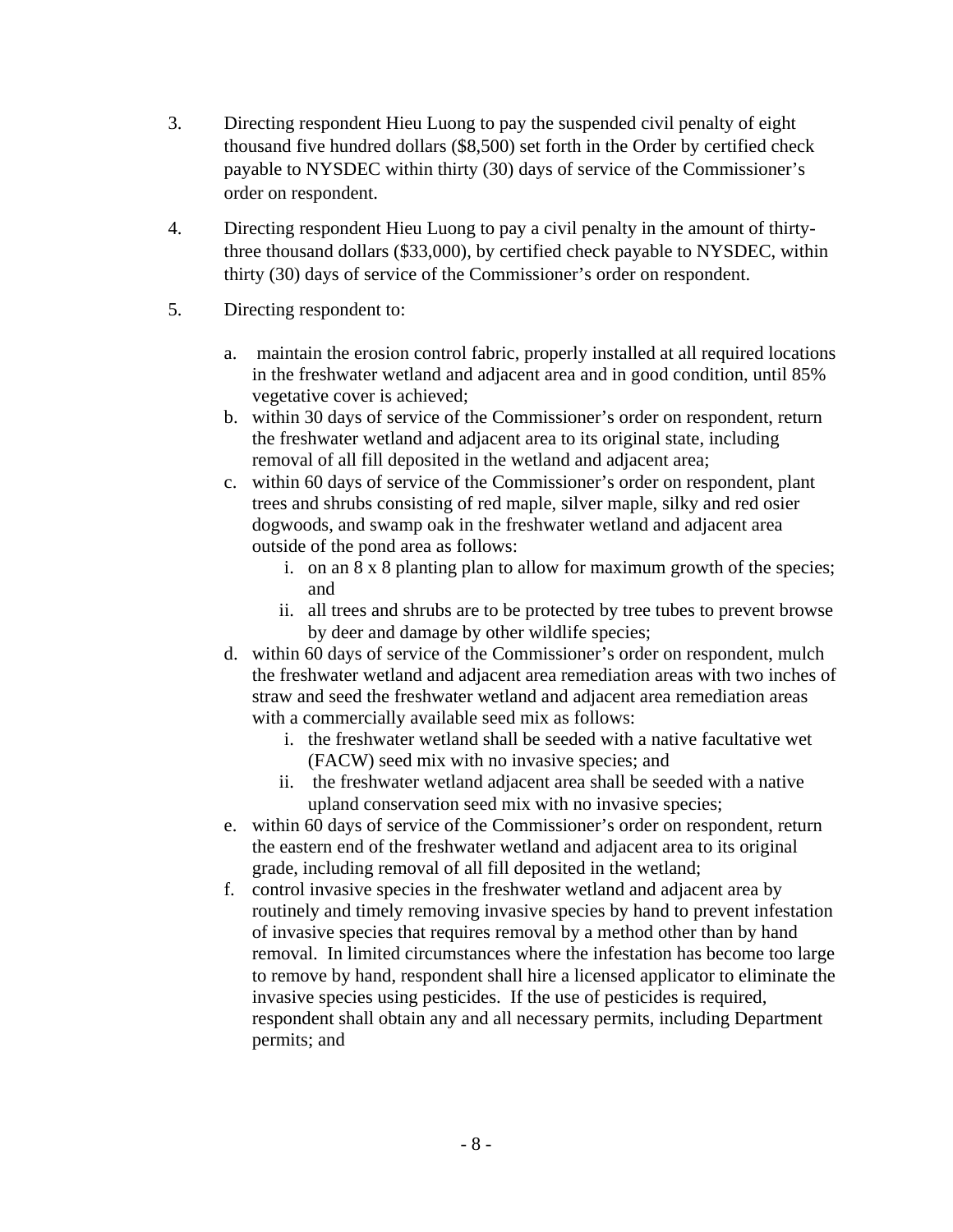- g. within 90 days of service of the Commissioner's order on respondent, submit documentation to the Department demonstrating the remedial activities have been performed on schedule;
- 6. Directing respondent to submit the suspended penalty payment of eight thousand five hundred dollars (\$8,500), civil penalty payment of thirty-three thousand dollars (\$33,000) and all other submissions to:

Dusty Renee Tinsley, Esq. Assistant Regional Attorney NYSDEC Region 8 6274 East Avon-Lima Road Avon, New York 14414; and

7. Directing such other and further relief as the Commissioner may deem just and appropriate.

 $\sqrt{s}$ /

Michael S. Caruso Administrative Law Judge

Dated: August 24, 2018 Albany, New York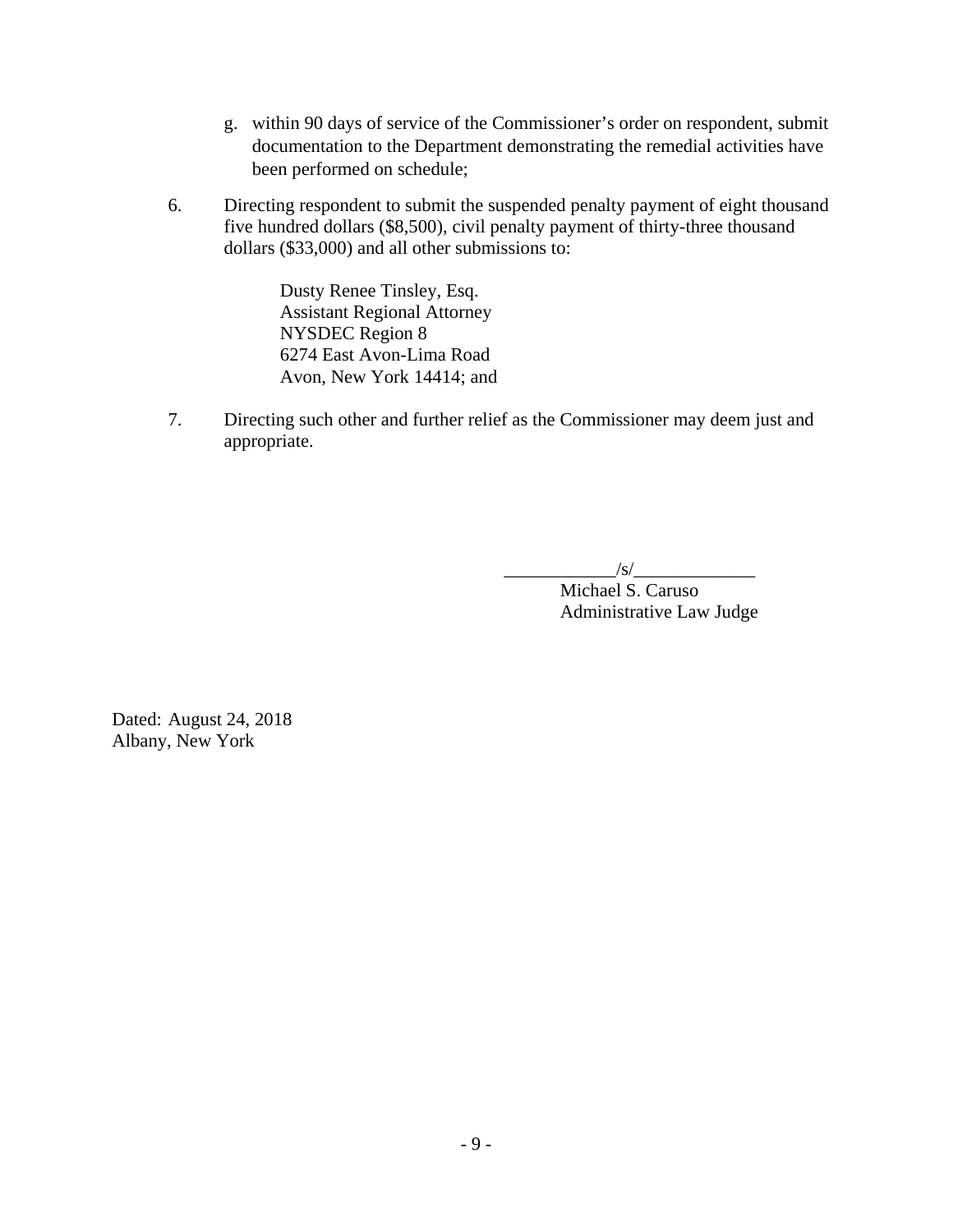### **APPENDIX A**

# *Matter of Hieu Luong* DEC File No. R8-2016-1020-97 Motion for Default Judgment

- A. Cover letter, dated May 17, 2018, addressed to Administrative Law Judge Michael Caruso of the Department's Office of Hearings and Mediation Services, attaching staff's motion papers
- B. Motion for Default Judgment and Order, dated May 17, 2018
- C. Affirmation of Dusty Renee Tinsley, Esq., dated May 17, 2018, attaching Exhibits 1 9:
	- 1. Notice of Hearing and Complaint, dated November 8, 2017, attaching Exhibits 1 2:
		- 1. Matter of Hieu X Luong, Consent Order, Case No. R8-20161020-97, dated June 27, 2017; and
		- 2. Letter to Hieu Luong from Dusty Renee Tinsley, Esq., dated September 7, 2017, notifying respondent of violation of the consent order and demanding payment of the suspended penalty
	- 2. Affidavit of Personal Service by Environmental Conservation Officer J.B. Lutz, sworn to November 16, 2017
	- 3. Correspondence to Dusty Renee Tinsley, Esq. from ALJ Caruso, dated March 29, 2018
	- 4. Correspondence to ALJ Caruso from Dusty Renee Tinsley, Esq, dated April 4, 2018 requesting permission to amend the notice of hearing and complaint
	- 5. Correspondence to Dusty Renee Tinsley, Esq. from ALJ Caruso, dated April 16, 2018, granting staff's motion to amend the notice of hearing and complaint
	- 6. Amended notice of hearing and amended complaint, dated April 16, 2018
	- 7. Affidavit of service (amended notice of hearing and amended complaint) of Tammy Schubmehl, sworn to May 16, 2018
	- 8. Affidavit of Steven Miller, sworn to May 17, 2018, attaching Exhibits 1 12:
		- 1. Monroe County Tax Office, property information sheet, generated November 7, 2017 and 2017 Final Assessment Roll for Monroe County, Town of Gates, New York, page 427
		- 2. New York State Freshwater Wetlands, "Monroe County Rochester West Map 7 of 21"
		- 3. Map generated by affiant showing location of respondent's property on "Monroe County Rochester West Map 7 of 21"
		- 4. Freshwater Wetlands Determination, dated May 2. 2013, with attached map